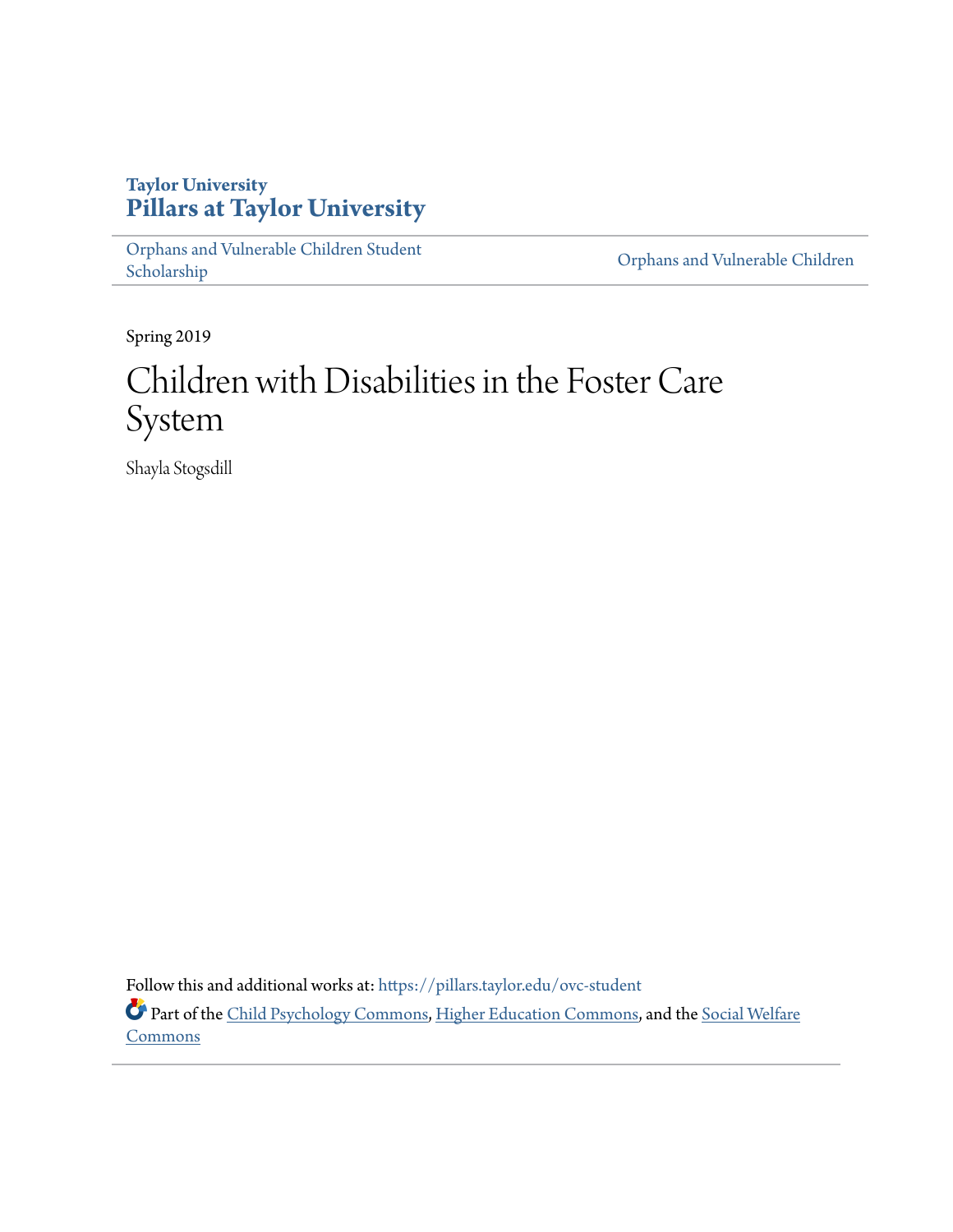Children with Disabilities in the Foster Care System

Shayla Stogsdill

Taylor University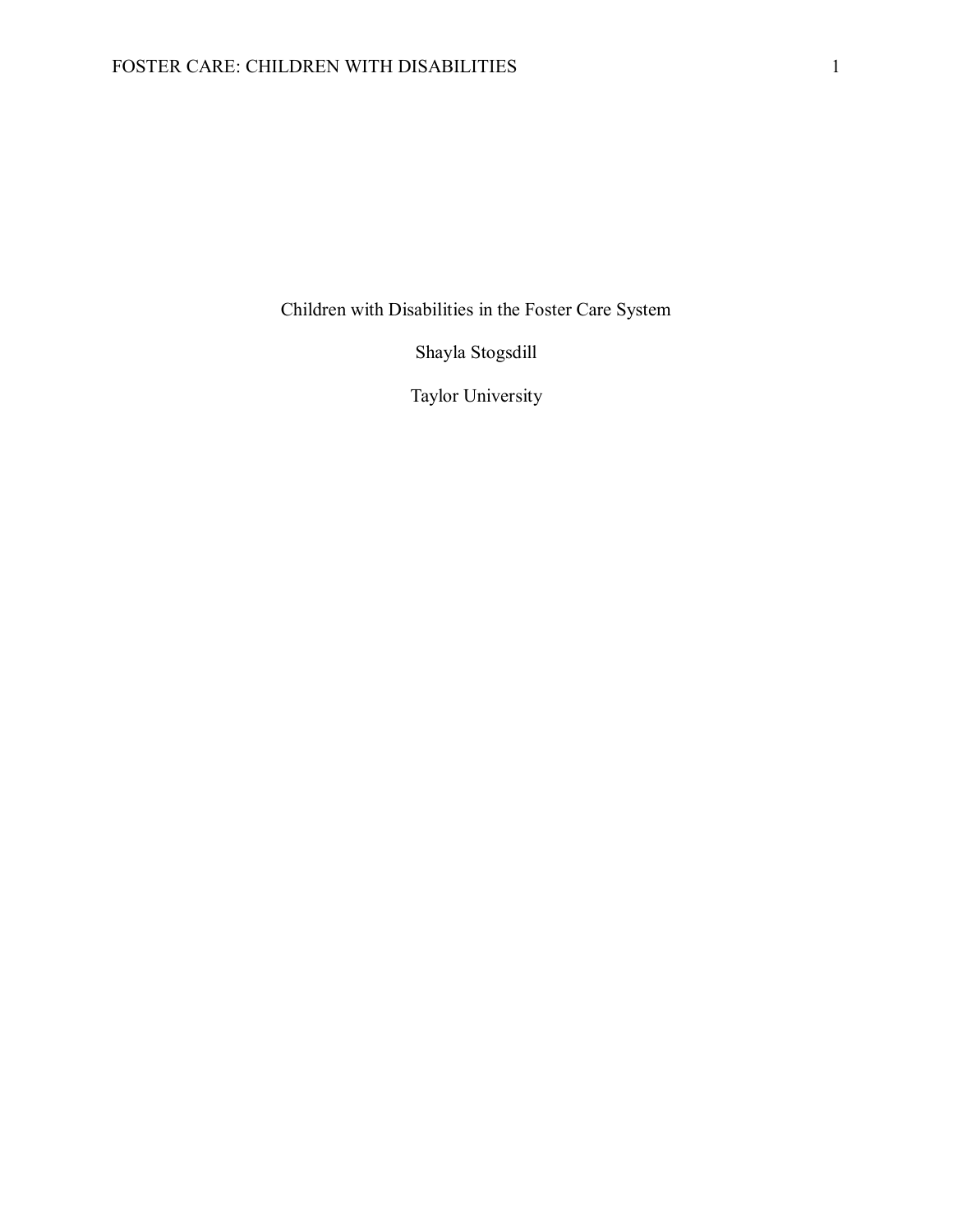#### **Children with Disabilities in the Foster Care System**

 Children in the foster care system are difficult to track due to the constant flow of children entering and leaving the system. Another difficulty of reporting the number of children with disabilities is the lack of recognition of a disability. For many children, mental disabilities are not known until early to mid-adolescents. Children with physical and mental disabilities in the foster care system are no exception with limited data existing on the subject. What is known about children with disabilities in the foster care system is their strong correlation to physical, medical, and emotional neglect; also, physical, sexual, and emotional abuse (Slayter, 2016).

#### **Maltreatment**

 In general, children in the welfare system are more likely to be susceptible to neglect. 75% of reported incidences in the child welfare system are neglect, 17% are physical abuse, and 8.3% of reported incidences are sexual abuse. Having a disability in the welfare system is a risk factor in and of itself. Prior to even entering foster care, children with disabilities already have experienced more than 14 different environmental, social, biological and psychological risk factors. Overall, children with disabilities are less safe, and more likely to be maltreated (Forgotten Children, 2008).

#### **Neglect**

Neglect is the most prevalent form of maltreatment for children with and without disabilities in the foster care system. However, children with disabilities are 3.76 times more likely to be victims of neglect than children without disabilities (Sullivan & Knutson, 2000). As previously stated, children can be neglected physically, medically, and emotionally (Slayter, 2016). Factors such as family stressors and poor school attendance are influenced by neglect. Children with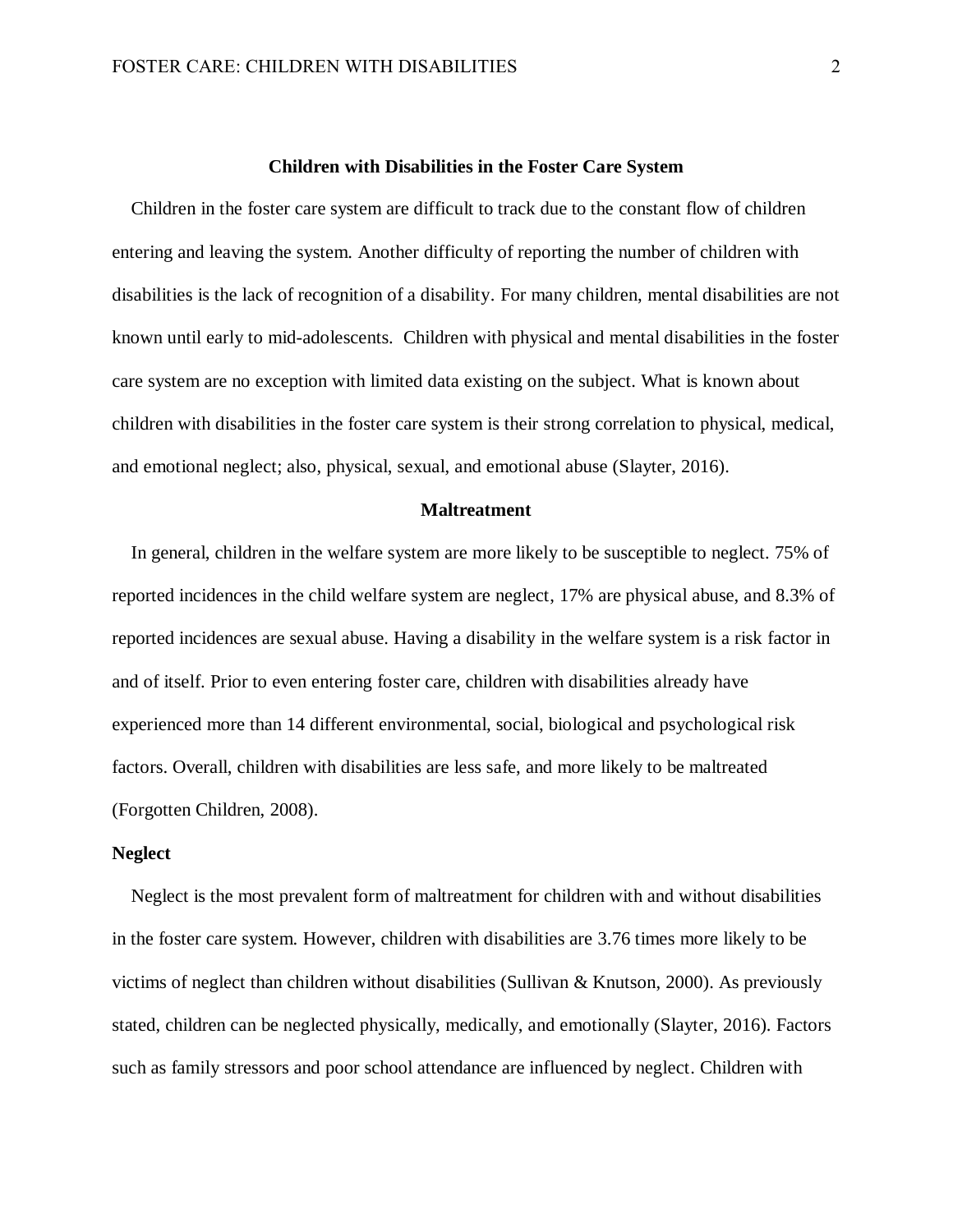behavior disabilities are the most likely to be neglected physically and emotionally (Sullivan & Knutson, 2000).

#### **Abuse**

 For a child with disabilities in the foster care system abuse is even more likely to happen than to happen to children without disabilities. Children with disabilities who are abused tend to have guardians who take advantage of the child's physical or mental handicap. Children with disabilities often cannot advocate for themselves and certain forms of abuse are unnoticed because they cannot be seen. Physical abuse is more apparent on a child and is less likely to happen compared to emotional abuse. A study in 2009 using vignettes found that CPS investigators were more empathetic to abusive guardians of children with disabilities, specifically mental disabilities, because the children were stated to have characteristics that contribute or provoke abuse (Helton & Bruhn, 2013).

#### **Risk Factors**

 Several factors can play a role in children with disabilities suffering from neglect and abuse. The foster care system itself can be a risk factor for a child. The type of disability a child has can also be more of a risk factor than others. The most common type of disability among children who are maltreated are children with emotional disturbance, and children with intellectual and developmental disabilities at a close second. The factors that put children with disabilities at risk are factors they cannot control (Lightfoot, Hill, & LiLiberte, 2011).

### **Ethnicity**

 According to the Adoption and Foster Care Analysis and Reporting System (AFCARS) data from 2017: 23% of the children in foster care are African American, 21% are Hispanic, 44% are white, and 7% are two or more races (p. 2). African American children in the foster care system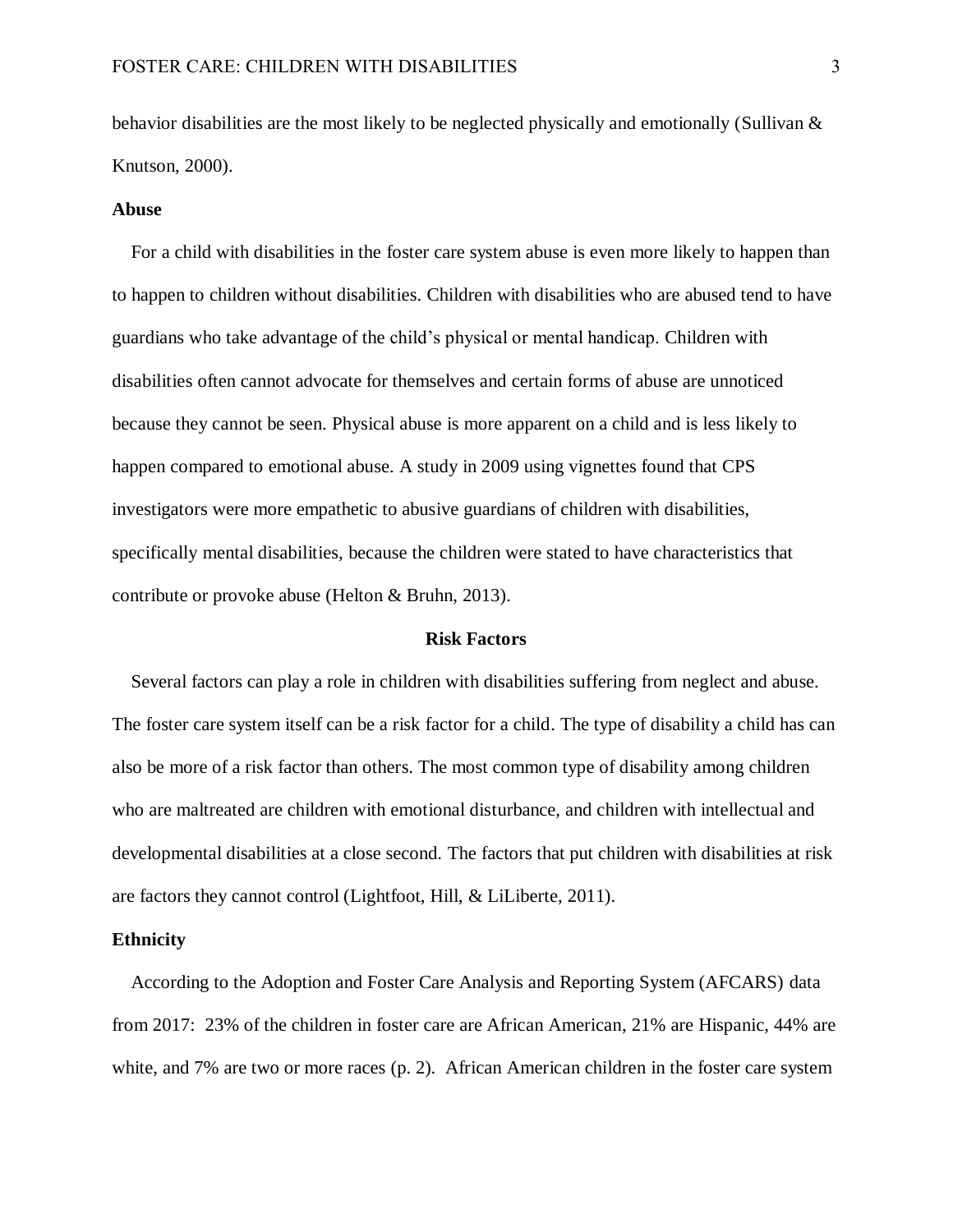are more prone to being disabled due to risk factors they faced prior to entering the system. Some of those risk factors are child abuse which is strongly linked to the guardian's substance abuse, drug use, and poverty. Children of color in the welfare system are also at risk of facing neglect and abuse in relation to racial discrimination in their foster homes (Harvey, Loughney, & Moore, 2002).

#### **Health**

 Children with disabilities are more likely to have health issues psychosocially, mentally, and physically. Early studies reported that 35% of children in the foster care system suffered markedto-severe impairment. Children in foster care suffer from emotional problems and the foster care system lacks to provide the resources, such as seeing a psychiatrist. Cognitive delays are also prominent in children in foster care. A study in the 90's of children in foster care showed that 33% of those children were identified as mentally delayed, although the term mentally delayed is vague in the study it most likely means children with mental disabilities. Physical disabilities are another health risk that children with disabilities in the foster care system face. Children with mental disabilities tend to have physical disabilities as well. Another study of foster care children in 1994 stated that upon having the children clinically examined 26% of those children had at least one medical problem. A study by Blatt and Simms (1997) found that foster children are three to seven times more likely to have a chronic health condition than that of other children living in poverty (Bruhn, 2003).

### **Age**

Approximately 29,000 young adults age out of the foster care system every year with an estimated high amount of those youth having a disability diagnosis. Children with disabilities constantly struggle with being adopted with many living out their childhood and teenage years in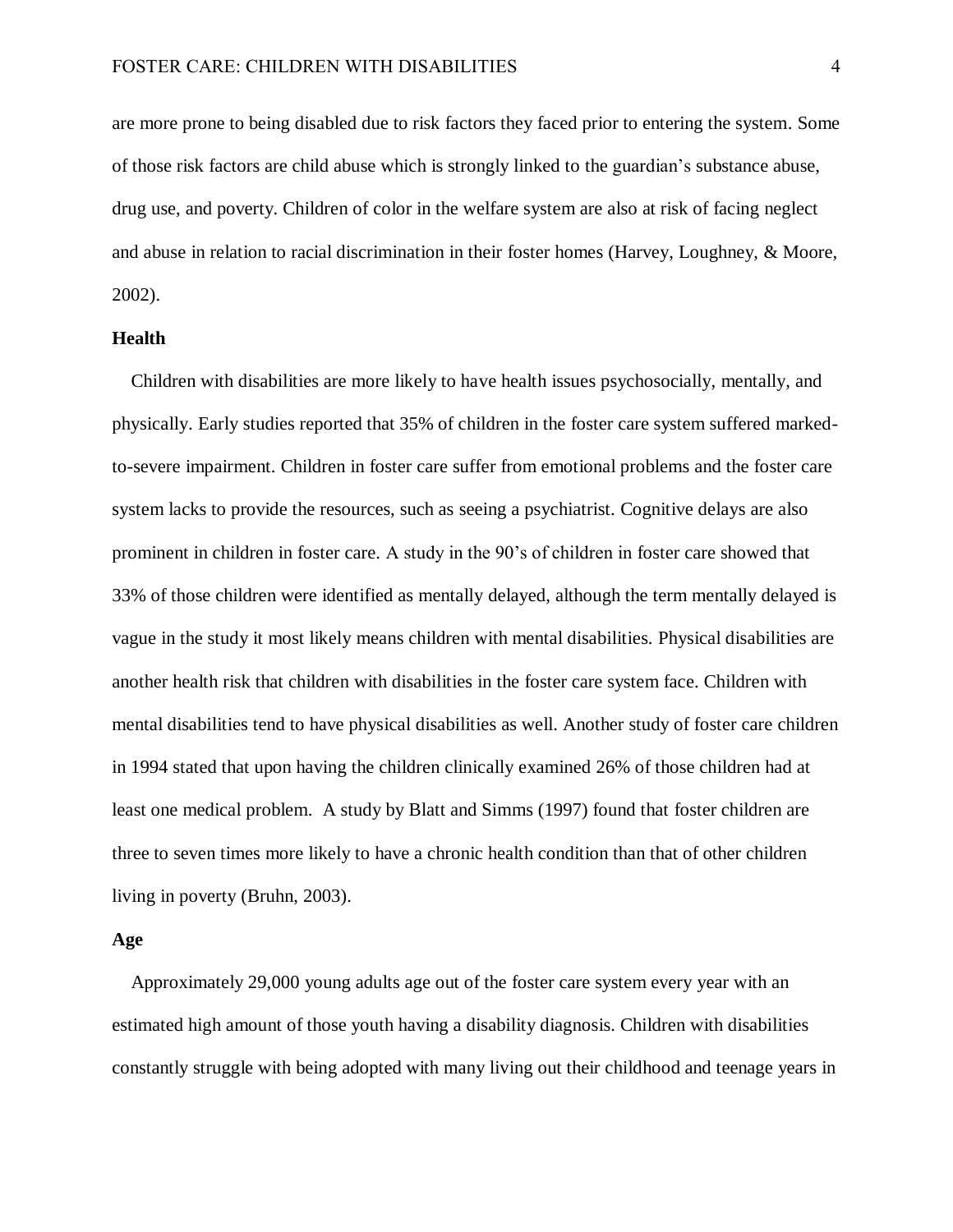the foster care system until they age out. Between the ages of 18 to 21 youth will age out of the system, and children with disabilities are no exception. Youth with special needs who age out of the foster care system are more likely to be unemployed, more likely to be homeless or impoverished, and less likely to pursue a higher education. In the foster care and education system there is a lack of transitional preparation for aging out of the foster care system creating more opportunities for negative outcomes in the youth's adult lives (Older Youth, 2013).

# **Gender**

 Gender is one of the largest factors that play into the type of neglect and abuse a child with disabilities in the foster care system will face. Females with disabilities are more likely to be victims of sexual abuse while males with disabilities are more likely to be victims of physical abuse. Males are also more likely to be physically neglected and females are more likely to be emotionally neglected. Gender is also an influence on the perpetrator groupings by type of maltreatment. Females are responsible for 67.4% of the maltreatment committed on children with disabilities by immediate family members while males account for 59.8% of the extended family and 88.5% of the extrafamilial maltreatment in relation to sexual abuse (Sullivan & Knutson, 2000).

#### **Care**

 Children with special needs in the foster care system will have some type of medical need due to a mental or physical disability, sometimes having both. It is crucial to make sure a child is receiving medical treatment such as going to regular check-ups or routinely meeting with a counselor. Unfortunately, children in the welfare system are not always taken care of regarding medical needs. While physical disabilities seem more prominent because they are visible in the child, mental disabilities often go untreated. Many children in the welfare system have a chronic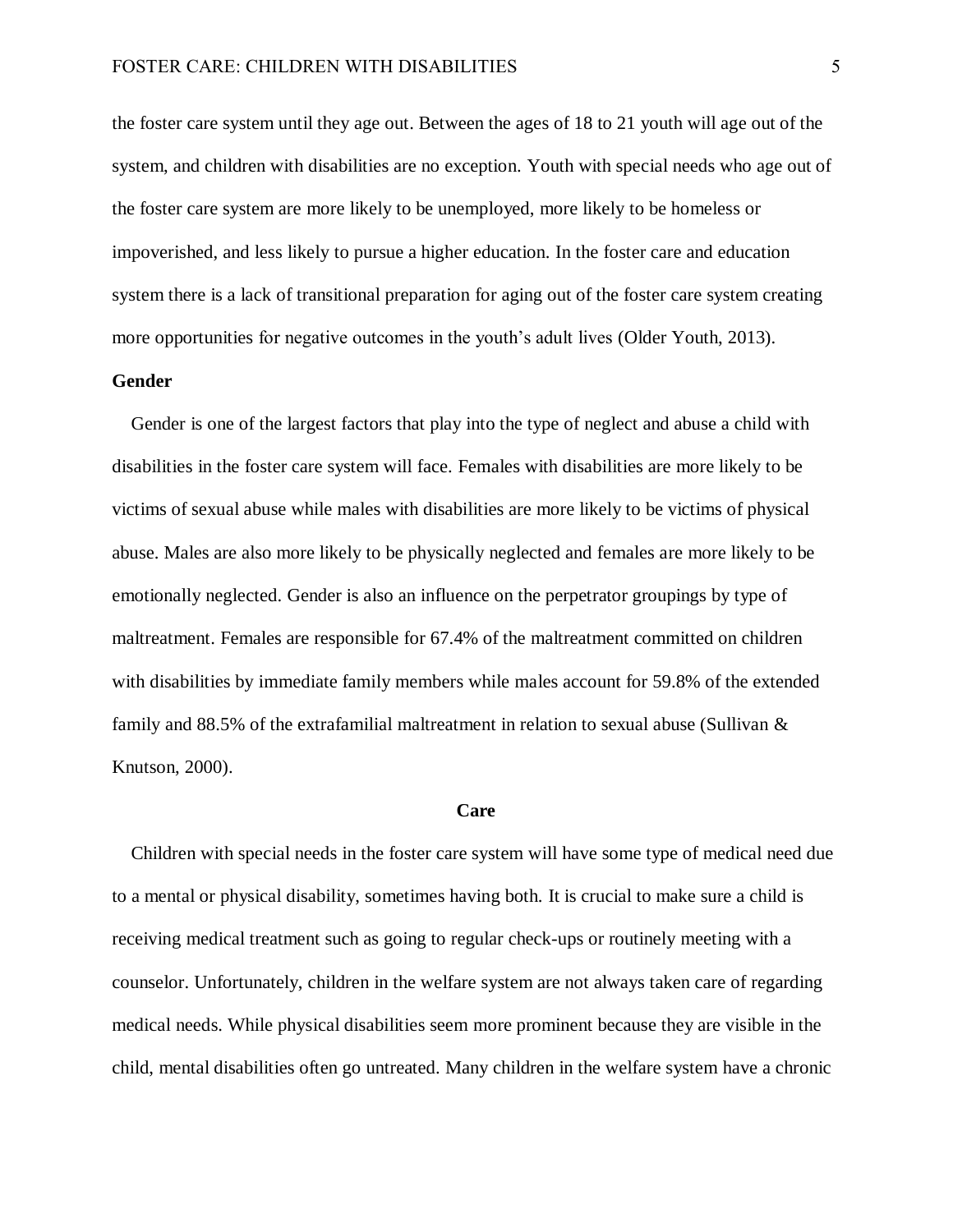illness that needs to be treated daily with one study estimating that one in every two children in foster care have a chronic illness. Having a chronic illness also can cause serious emotional problems and behavior problems. When a chronic illness goes untreated so might many other unseen conditions (Pecora, Jackson, Jensen, Romanelli, & Ortiz, 2009).

## **Respite**

Respite care is short-term child care service or temporary relief to a family or primary caregiver (similar to having a babysitter but requires more training). Respite care is usually related to children with disabilities but can apply to any child in the welfare system. Respite is an important part of the successful continuum of foster care and adoption services. Respite care is important to children with disabilities in the welfare system because it prevents the caregivers from becoming fatigued. Families of children with special needs in the welfare system can ask for respite care to be provided for a free or reduced cost, however, many families who request care struggle to find access to it. One study examined 28 families who expressed the need for respite care while only 49% of those families received access to the service (Madden, Chanmugam, Mcroy, Kaufman, Ayers-Lopez, Boo, & Ledesma, 2016).

### **Education**

 Sans disabilities, children in foster care are more likely than their peers to experience academic and behavioral issues in school and drop out before graduating. Children in foster care also score 15-20% lower on statewide achievement tests than their peers, and have twice the rate of truancies, disciplinary referrals, and being held back a year. Similarly, children with disabilities in foster care struggle with education and opportunities to succeed within the school system. Children with disabilities face even more obstacles in the education system than their peers without disabilities in foster care. Children with mental and emotional disabilities not only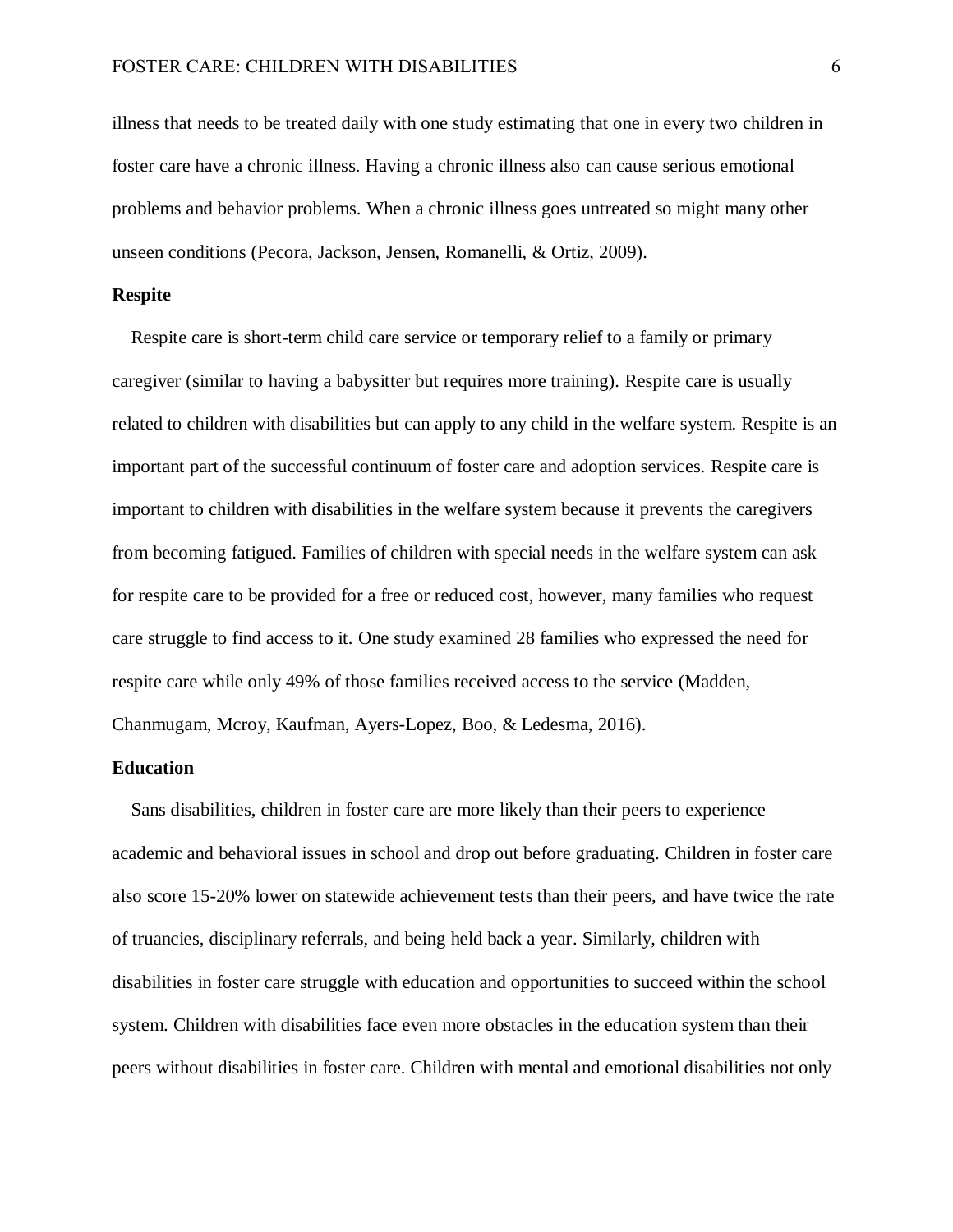struggle academically, but also struggle socially often put in special education classrooms receiving a more restrictive education environment (Zetlin, 2006).

 Individualized Education Programs (IEP for short) are a crucial part to a child with disabilities education and development. IEP management becomes difficult for children with disabilities in foster care. Schools are often not informed that a student is in foster care and are unaware if the child's guardian of origin has had their education rights retained or limited by the state. It becomes difficult to amend or update a child's IEP when they are in foster care because of the inconsistency with guardianship and the constant movement of the child from different schools. Often foster parents and caregivers can experience frustration about the lack of information they are provided on special education and a child's IEP. A caretaker is important to the IEP process and meetings because they have the ability advocate for their foster child (Zetlin, 2006).

#### **Adoption**

 A difficulty that children with disabilities in the foster care system are faced with is the likelihood of adoption and the inevitable time when they will age out of the foster care system if not adopted. One study of 5,830 adults registered with province-wide adoption agency found that 43% to 60% of the adults indicated they would be willing to adopt a child with disabilities and the percentage of those adults decreased when the child was more specifically classified as "mild" to "moderate" to "severe" disabilities (Burge, Burke, Meiklejohn, & Groll, 2016). State welfare systems main goal is to reunify children with their families of origin but is not always possible. If reasonable efforts fail to reunify children with their families of origin the next goal is to find a family that will adopt. Children with disabilities allow an adopted family to be eligible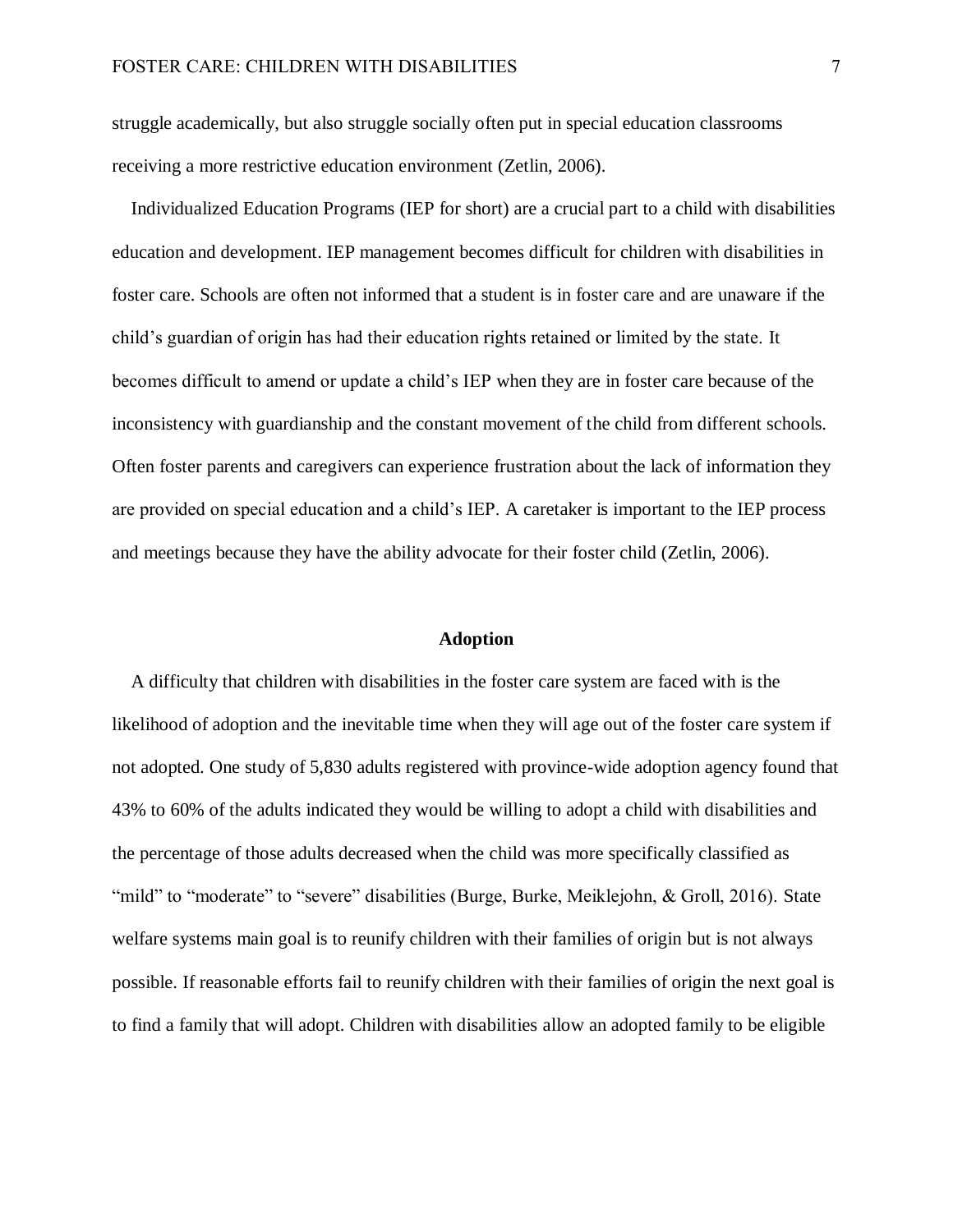for adoption assistance payments which is a positive characteristic that supports the adoption of these children (Provincher, Kahn, & Hansen, 2016).

 There is a need for better preparation of families that adopt children with disabilities. Between 10% to 16% of adoptions of children with disabilities end in dissolution within five years causing emotional stress on the child and increasing their chances of aging out of the system. As the number of years a child with disabilities spends with their adopted family increases so do the problems suggesting that adoption is not always final for children with disabilities. Parents with adopted children with disabilities need a continuum of support postadoption in order to prevent the children from entering back into the foster care system (Hill & Moore, 2015). 90% of adopted families expressed their two greatest sources of anxiety were concerns about the future of their child and getting the support they need for their child. Respite, self-help parent groups, therapy, and access to the child's developmental background are just some of the services that are helpful, but not easily accessible, to adopting parents postadoption. The adoption agency parents choose to adopt through helps determine the resources parents and families will have access to (Haugaard, Moed, & West, 2000).

### **Self Interest**

 I chose to write my research paper on children with disabilities in the foster care system because I have always had an interest in children with disabilities and I wanted to dive deeper into this specific group of children with disabilities. When I look for information on children with disabilities in the foster care system, I always feel that there is such a lack of information. Every article I have read about the foster care and welfare system might mention disabilities, but I never find a large grouping of information on the topic. I feel that many children in the foster care system are not accounted for and forgotten about, children with disabilities making up a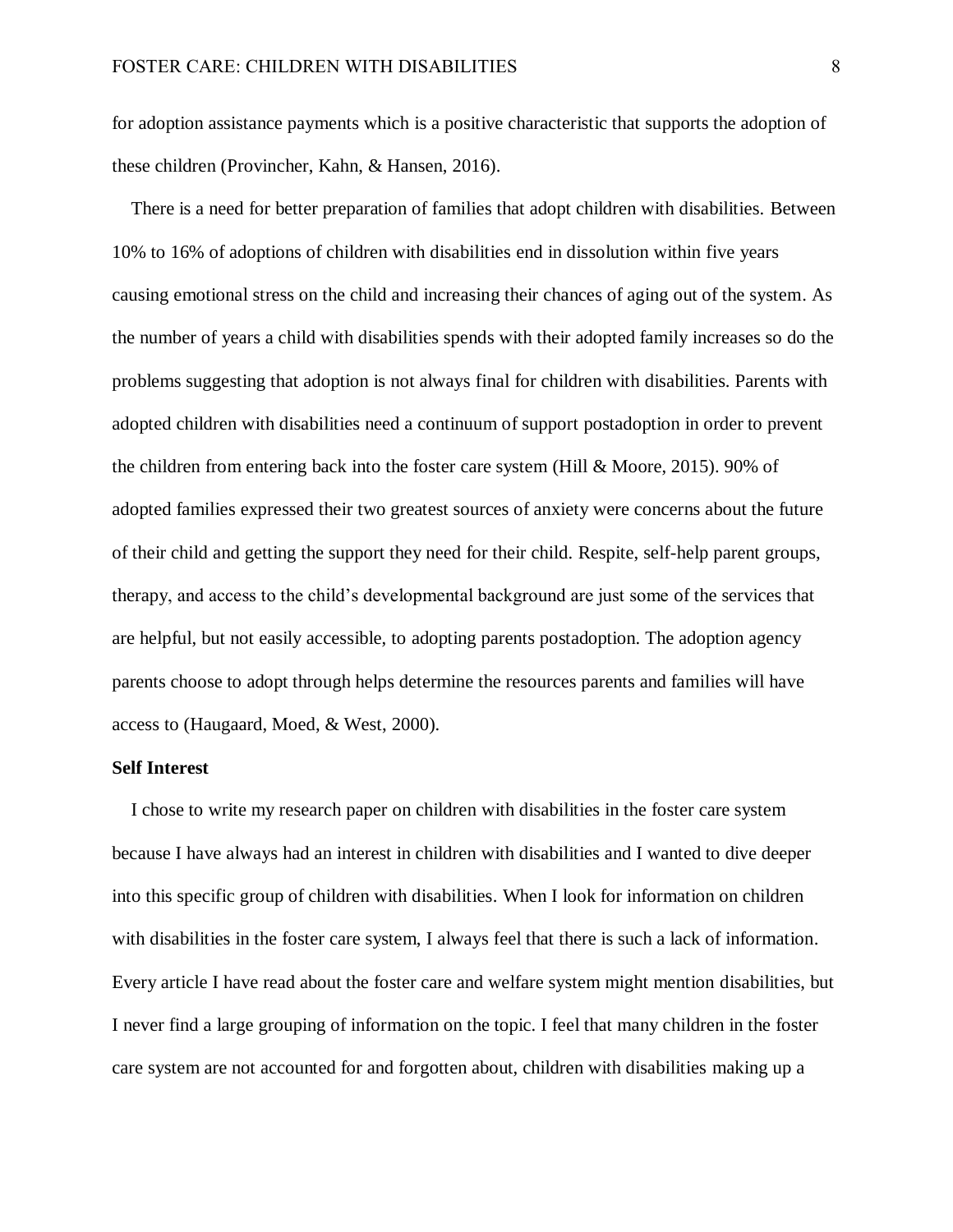# FOSTER CARE: CHILDREN WITH DISABILITIES 9

large portion of those children. All children are vulnerable, and I have always had a strong desire to work closely with and better understand children with disabilities who are more vulnerable than most. I wanted to gather all the small bits of research I was finding here and there and put the information in one place. I hope that this gathering of information will be beneficial to myself in the future should I choose to work with children with disabilities in foster care.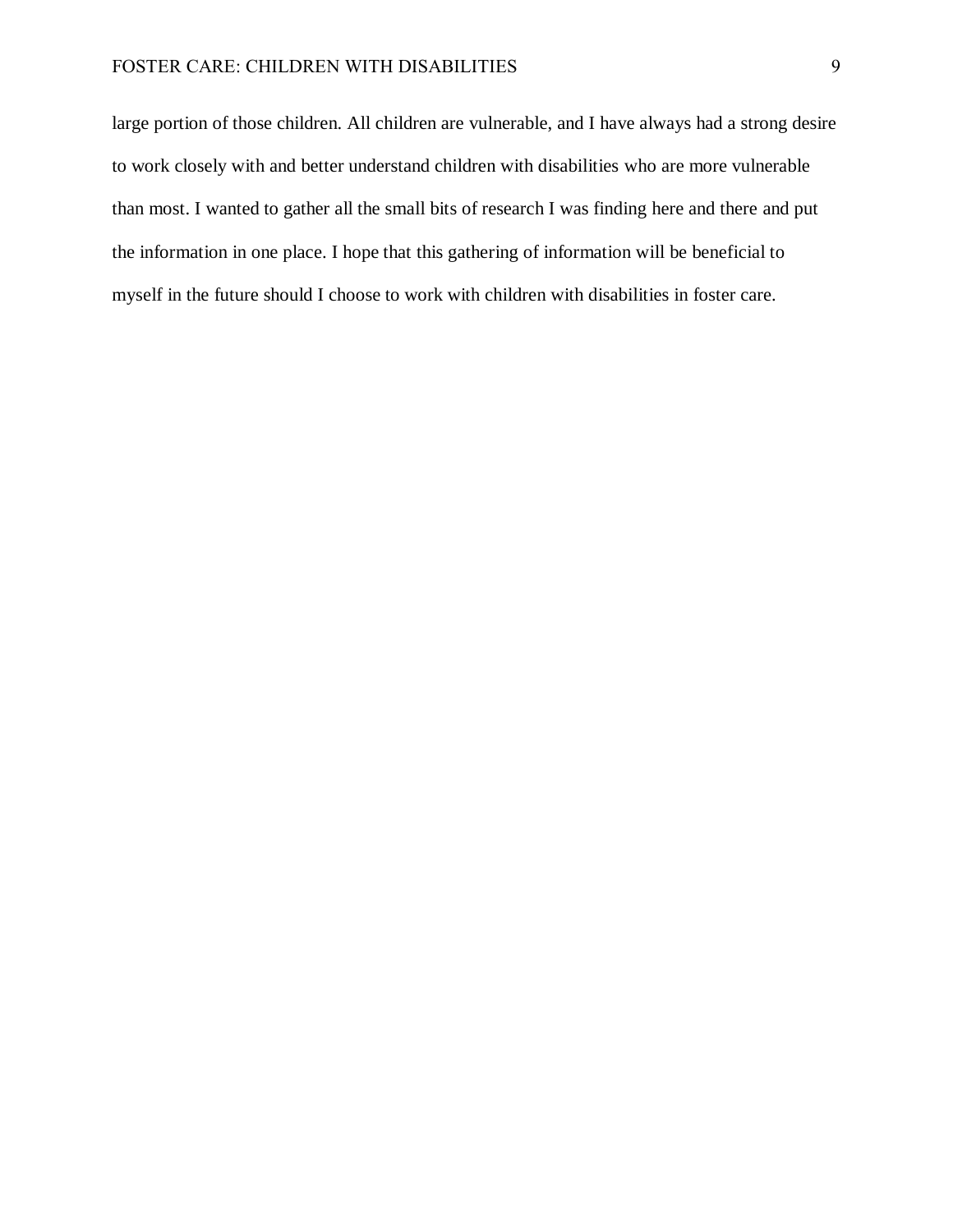## **Citations**

- AFCARS Report #25. (n.d.). Retrieved from [https://www.acf.hhs.gov/cb/resource/afcars-report-](https://www.acf.hhs.gov/cb/resource/afcars-report-25)[25](https://www.acf.hhs.gov/cb/resource/afcars-report-25)
- Bruhn, C. M. (2003). Children with Disabilities: Abuse, Neglect, and the Child Welfare System. *Journal of Aggression, Maltreatment & Trauma,8*(1/2), 173-203. doi:10.1300/J146v08n01\_07
- Burge, P., Burke, N., Meiklejohn, E., & Groll, D. (2015). Making Choices: Adoption Seekers' Preferences and Available Children with Special Needs. *Journal of Public Child Welfare,10*(1), 1-20. doi:10.1080/15548732.2015.1065781
- Older Youth with Disabilities in Foster Care. (2013). Retrieved from https://cascw.umn.edu/wpcontent/uploads/2013/12/policyreportFINALWEB.pdf
- Forgotten Children Childrens Rights. (n.d.). Retrieved from [http://childrensrights.org/wp](http://childrensrights.org/wp-content/uploads/2008/06/forgotten_children_children_with_disabilities_in_foster_care_2006.pdf)[content/uploads/2008/06/forgotten\\_children\\_children\\_with\\_disabilities\\_in\\_foster\\_care\\_2](http://childrensrights.org/wp-content/uploads/2008/06/forgotten_children_children_with_disabilities_in_foster_care_2006.pdf) [006.pdf](http://childrensrights.org/wp-content/uploads/2008/06/forgotten_children_children_with_disabilities_in_foster_care_2006.pdf)
- Harvey, A. R., Loughney, G. K., & Moore, J. (2002). A Model Program for African American Children in the Foster Care System. *Journal of Health & Social Policy,16*(1-2), 195-206. doi:10.1300/j045v16n01\_16
- Haugaard, J. J., Moed, A. M., & West, N. M. (2000). Adoption of Children with Developmental Disabilities. *Adoption Quarterly,3*(4), 81-92. doi:10.1300/j145v03n04\_06
- Helton, J. J., & Bruhn, C. M. (2013). Prevalence of Disabilities and Abilities in Children Investigated for Abuse and Neglect. *Journal of Public Child Welfare,7*(5), 480-495. doi:10.1080/15548732.2013.843497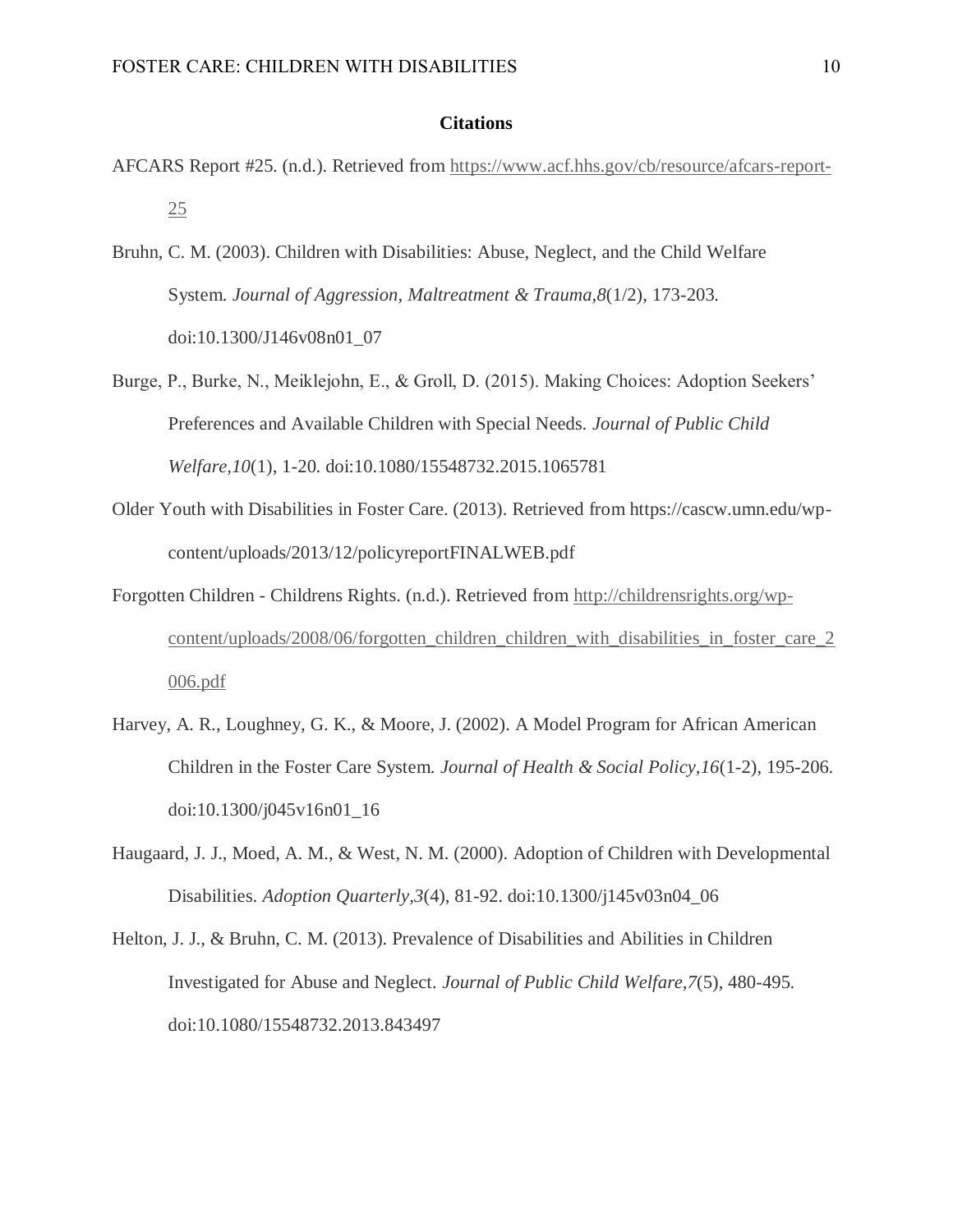- Hill, K., & Moore, F. (2015). The Postadoption Needs of Adoptive Parents of Children With Disabilities. *Journal of Family Social Work,18*(3), 164-182. doi:10.1080/10522158.2015.1022846
- Lightfoot, E., Hill, K. & LaLiberte, T. (2011). Prevalence of children with disabilities in the child welfare system: An examination of administrative records. Children and Youth Services Review, 33, 2069-2075, DOI: 10.1016/j.childyouth.2011.02.019.
- Madden, E. E., Chanmugam, A., Mcroy, R. G., Kaufman, L., Ayers-Lopez, S., Boo, M., & Ledesma, K. J. (2016). The Impact of Formal and Informal Respite Care on Foster, Adoptive, and Kinship Parents Caring for Children Involved in the Child Welfare System. *Child and Adolescent Social Work Journal,33*(6), 523-534. doi:10.1007/s10560- 016-0447-3
- Pecora, P. J., Jensen, P. S., Romanelli, L. H., Jackson, L. J., & Ortiz, A. (2009). Mental Health Services for Children Placed in Foster Care: An Overview of Current Challenges. *Child Welfare,88*(1), 5-26.
- Provincher, A. J., Kahn, N. E., & Hansen, M. E. (2016). Adoption Policy and the Well-Being of Adopted Children in the United States. *Child Welfare,95*(1), 27-55.
- Slayter, E. (2016). Youth with disabilities in the United States. *64*, 155-165. doi: 10.1016/j.childyouth.2016.03.012
- Sullivan, P. M., & Knutson, J. F. (2000). Maltreatment and disabilities: A population-based epidemiological study. *Child Abuse & Neglect,24*(10), 1257-1273. doi:10.1016/s0145- 2134(00)00190-3